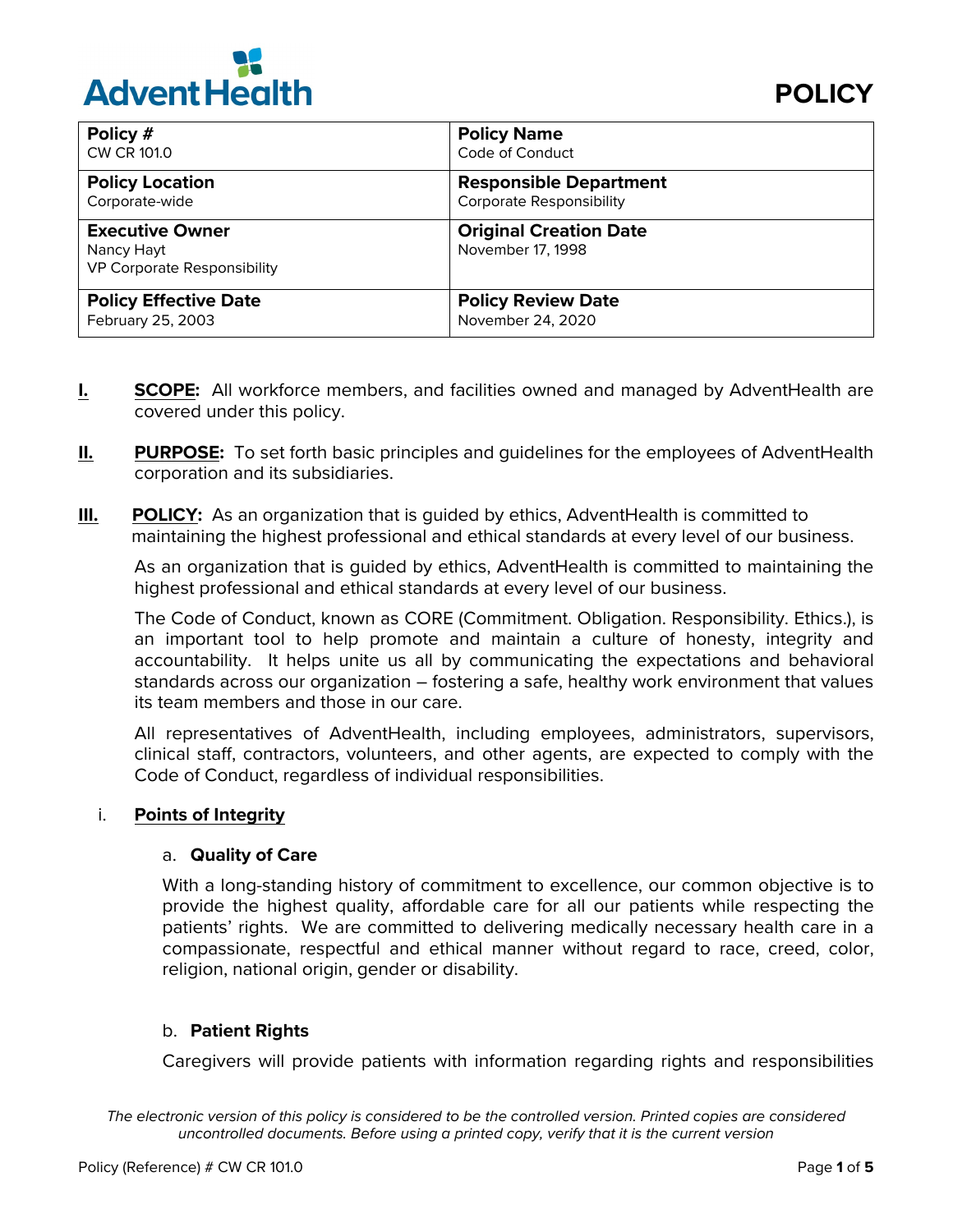and we will make every effort to protect those rights throughout their care and treatment. Our healthcare providers will give patients information concerning diagnosis, treatment, alternatives, risks and prognosis. Team members of AdventHealth will respect each patient's right to impartial access to all medical care, treatment or accommodations that are available and medically indicated.

We will ensure that the patient knows which support services are available within our facilities, such as interpreter services. Patients have a right to express grievances regarding any violation of their rights through the grievance procedure of the health care provider or facility that served the patient.

# c. **Confidentiality of Patient Information**

We have significant safeguards to maintain the confidentiality, integrity and availability of patient information. Under the Health Insurance Portability and Accountability Act (HIPAA), we uphold all standards for maintaining our patient's protected health information. Sharing of private information with anyone, including other caregivers or others outside the organization, is strictly forbidden unless the person receiving the information has a legitimate business or care-related need.

Confidential information includes protected health information, which may be accessed, used or disclosed only in accordance with AdventHealth privacy and security policies.

# ii. **Business Ethics**

We are committed to complying with all applicable federal, state and local laws and regulations, including those described below.

### a. **Fraud, Waste and Abuse**

Our policies are designed to prevent and detect fraud, waste and abuse activities within our organization. Various federal and state laws, including the Federal False Claims Act, prohibit false claims and other fraudulent activity, such as knowingly submitting a false claim or making a false statement to get a fraudulent claim paid.

### b. **Anti-Kickback and Bribes**

AdventHealth policies, as well as federal and state laws, prohibit anyone from offering, paying, asking for, or accepting any money or other benefit in exchange for patient referrals, purchases, leases or orders. All contracts and interactions with any referral source are to follow all applicable laws and regulations.

### c. **Emergency Treatment**

We will provide a medical screening examination and, if appropriate, stabilizing treatment to all patients who come to an AdventHealth hospital or dedicated emergency department for emergency treatment, regardless of their ability to pay. AdventHealth will only transfer patients with emergency medical conditions to another facility in compliance with state and federal requirements and AdventHealth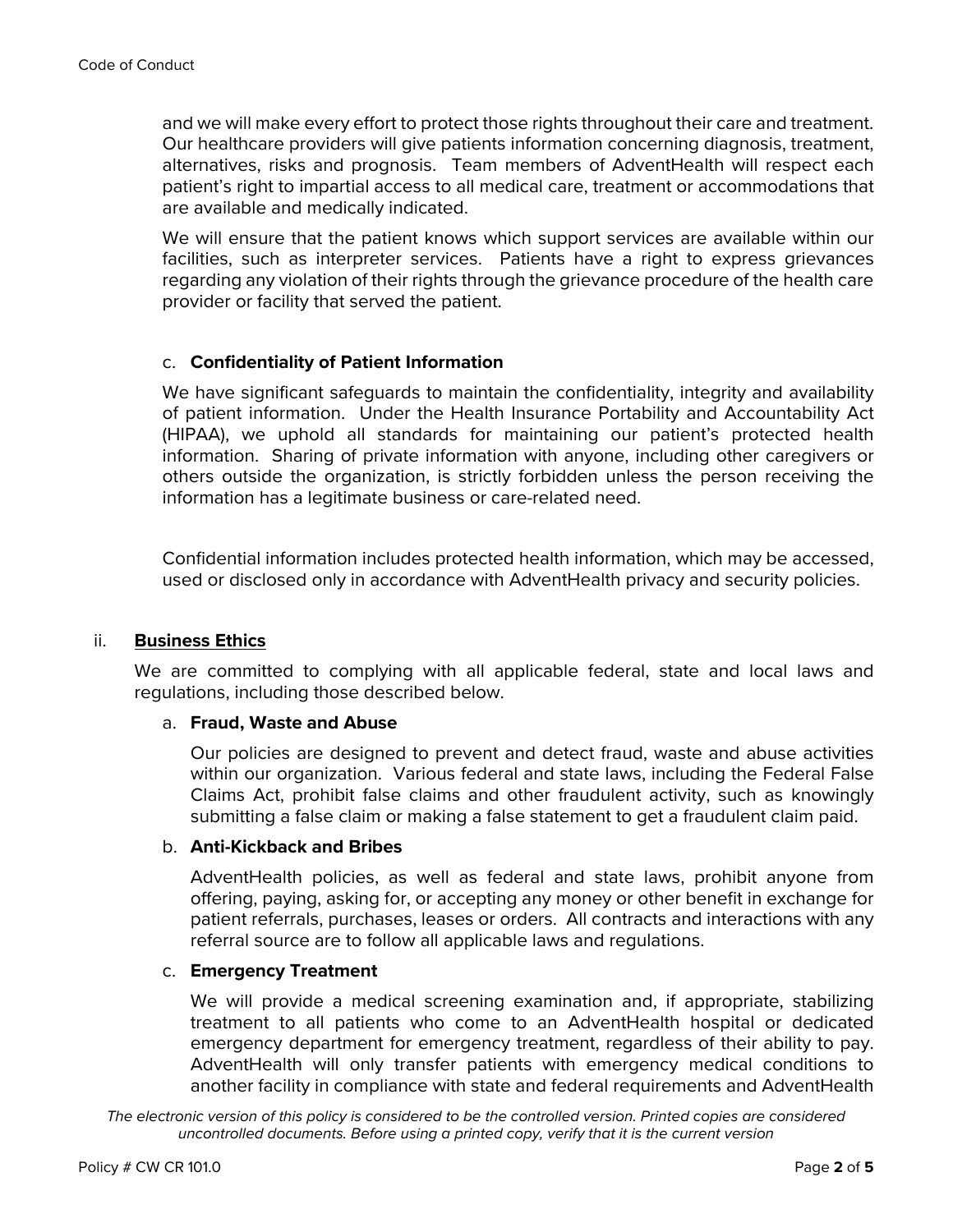policies.

# d. **Excluded Individuals and Entities**

We will not knowingly employ or contract with individuals or entities that have been listed as debarred, excluded or ineligible to participate in a federal healthcare program. As a condition of employment, employees are required to notify Human Resources immediately if they are currently excluded from participation in federal or state health care programs, including such agencies as the Federal Department of Health and Human Services Office of Inspector General, General Services Administration or the applicable Medicaid Exclusion and Suspension List.

# e. **Not-for-Profit Organization**

AdventHealth is a responsible not-for-profit, tax-exempt entity because of its charitable mission to serve the healthcare needs of our communities. We provide benefits that include healthcare services, medical training, education, research and community outreach activities – using resources in a manner that further the public good rather than the private or personal interests of any individual or entity.

# iii. **Records Integrity**

# a. **Accurate Records**

We are committed to ensuring accurate and reliable patient and organizational records. Business records are prepared honestly and in accordance with established finance and accounting procedures. Preparation and documentation of all patient records will be completed accurately, and records will be kept confidential, except when release of information is authorized and where legal exceptions apply. Maintaining concealed or unrecorded funds or assets and false or fictitious entries in any books or records, within AdventHealth or its subsidiaries, are prohibited.

AdventHealth maintains a high standard of accuracy and completeness in the documentation and reporting of all financial records. These records serve as a basis for managing our business and are important in meeting our obligations to patients, employees, supplier and others – while also necessary for compliance with tax and financial reporting requirements.

# b. **Financial and Billing Practices**

We ensure openness, honesty and accuracy in billing for services, as well as being accountable for the use of corporate assets. Payments and other transactions will be properly authorized, completed and accurately recorded in accordance with generally accepted accounting principles and AdventHealth policies.

Upon request, we will provide a reasonable estimate for services, before medical services are provided. Team members will evaluate each situation of financial hardship individually, in accordance with AdventHealth's financial need policies, to determine whether a patient is in need of financial assistance, and the appropriate plan of action to be followed.

Any business conflicts are to be resolved in a fair and equitable manner. If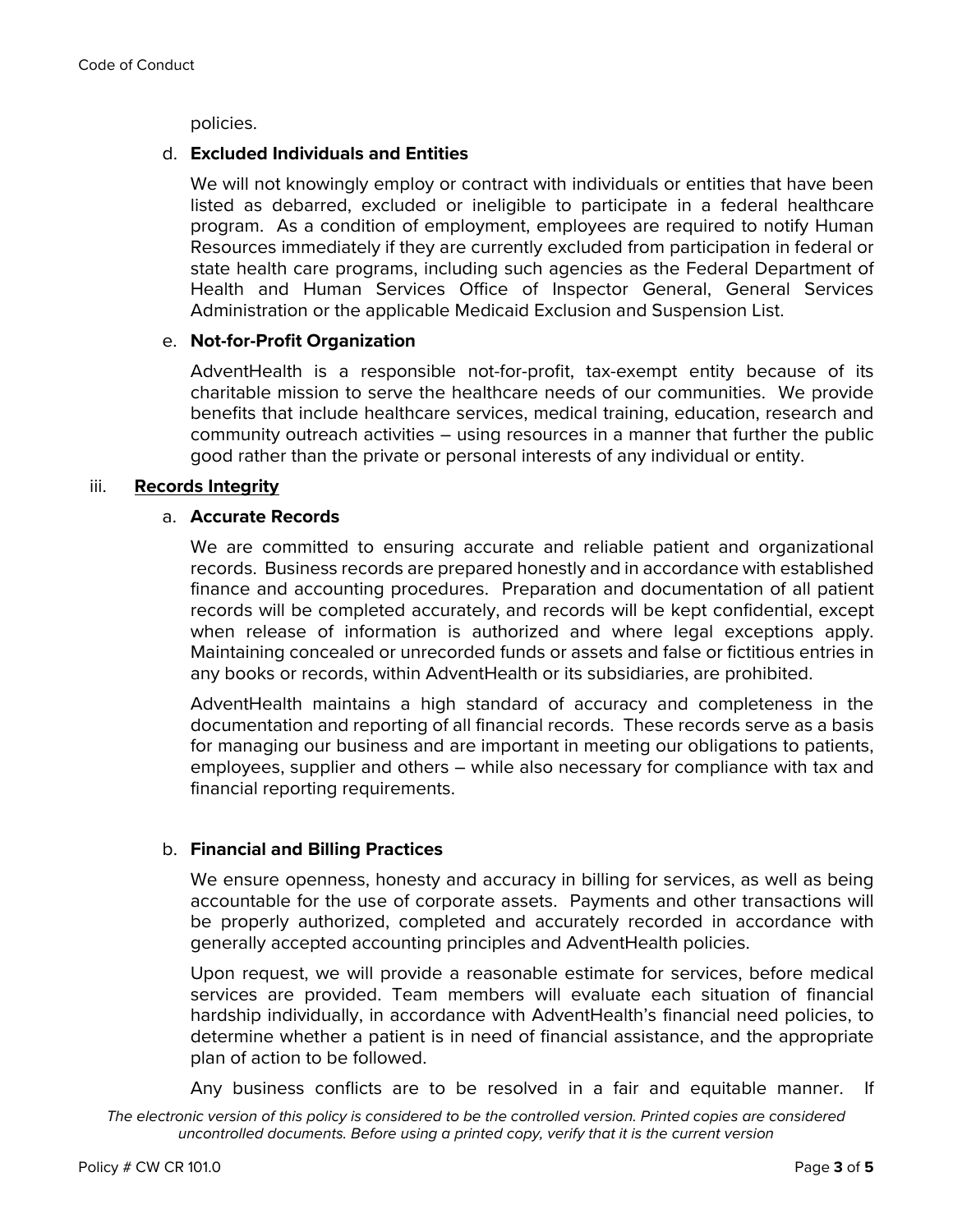overpayments are identified, AdventHealth will promptly return the amount received in excess of the amount due and payable under any regulatory requirements.

### iv. **Workplace Environment**

# a. **Employment Opportunity**

Our people are our greatest asset, and a diverse workforce enables us to meet the needs of our diverse patient population. AdventHealth is an equal opportunity workforce and provides an inclusive work environment, as supported by our Human Resources policies and procedures.

### b. **Discrimination and Harassment**

We maintain a positive work environment that aligns with our mission, vision and values, in which all individuals are treated with fairness, dignity and respect. AdventHealth will not tolerate any form of workplace discrimination, harassment, intimidation or retaliation.

### c. **Gifts and Business Courtesies**

All gifts or business courtesies, such as meals and entertainment with outside entities, must meet the requirements that are established within our policies. We discourage the appearance of favoritism and giving or accepting of gifts that may influence relationships, decision making, or business or governmental outcomes. Additionally, our caregivers are not permitted to solicit or receive personal gratuities or gifts from any source. If team members are unclear on the nature, value and circumstances of an offer, or whether it's reasonable and ethical, contact management for further guidance.

### d. **Business Relationships**

Team members are required to employ fairness and impartiality with business relationships, partners and contractors. AdventHealth will enter into business relationships that will not conflict, or appear to conflict, with our business objectives and responsibilities.

### e. **Conflict of Interest**

We hold ourselves to a high standard of honesty, objectivity and fairness in regard to potential conflicts of interest and our outside business activities – always acting in the best interests of AdventHealth. Should a situation arise that may create a business conflict or influence a team member's ability to make objective decisions, contact your manager or Regional Corporate Responsibility Officer for clarification.

# f. **Marketing and Advertising**

We engage in marketing, advertising and communications activities to educate the public, provide information to the community, increase awareness of our services and recruit employees – in an effort to support our mission and brand positioning. While ensuring accuracy and sensitivity to our organizational culture, we will offer factual and transparent information to the general public, without distorting the truth, making false claims, engaging in comparative advertising or employing disparaging tactics against another provider of services.